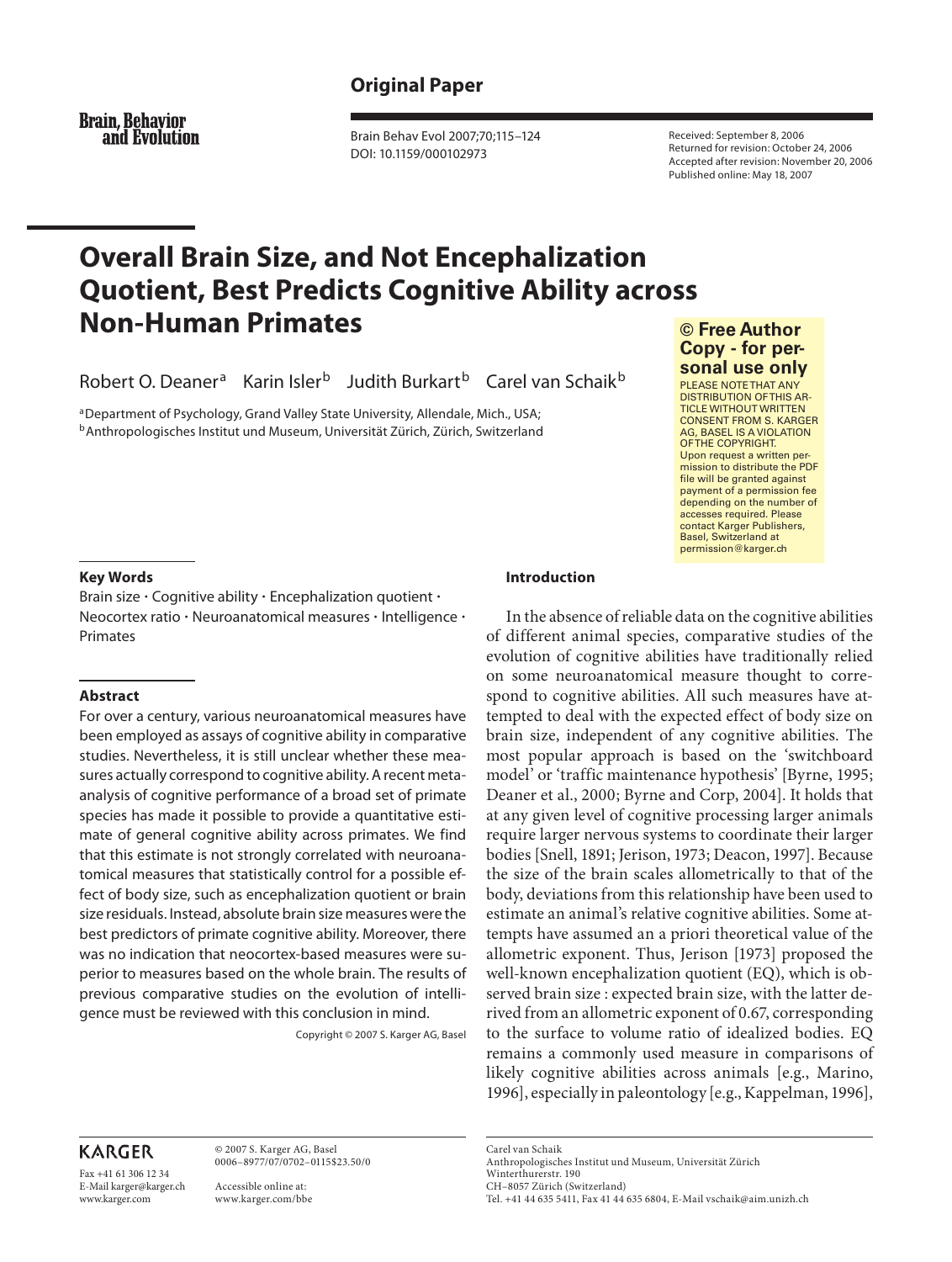although the actual relationship between brain and body size among mammals is variable [Harvey and Pagel, 1991] and brain size among mammals has undergone increases over evolutionary time [Jerison, 1973]. Other studies therefore used residuals from the empirically estimated allometric brain : body size relationship [Clutton-Brock and Harvey, 1980; Gittleman, 1986; Krebs et al., 1989]. Residuals (observed – expected) give very similar results to quotients (observed : expected). The main problem with statistically correcting for body size is that it assumes that there is no systematic relationship between cognitive abilities and body size [Deacon, 1997; Deaner et al., 2000].

 Due to these doubts, alternative measures have been proposed. Stephan et al. [1988; Stephan and Andy, 1969] advocated using a primitive lineage as a baseline, arguing that deviations from this taxon represent evolutionary changes in brain size beyond that required to manage somatic traffic. Thus, their 'progression index' represents residuals from an interspecific regression of log brain mass on log body mass across a basal mammalian group: the tenrecs [see also Portmann, 1946, for birds]. Obviously, the choice of the baseline is debatable.

 Others have used the ratio of the size of the neocortex to that of the rest of the brain ('neocortex ratio') or particular regions thought to be evolutionarily conservative [such as brainstem; Keverne et al., 1996; overview: Byrne and Corp, 2004]. The denominator is though to reflect general sensory-motor traffic, thus providing a standard for assessing excess cognitive processing. Many recent and influential comparative analyses of cognitive evolution have been based on the neocortex ratio [Sawaguchi and Kudo, 1990; Dunbar, 1992, 1998; Joffe, 1997]. A variant on this is the residual from the interspecific regression of log neocortex volume on log(brain – neocortex) volume [Barton and Purvis, 1994; Barton, 1996, 1998], estimating the relative size of the neocortex after taking into account the overall size of the rest of the brain. This set of measures is subject to the so-called masking problem [Deaner et al., 2000], because the size of the rest of the brain may reflect the sensory or motor needs associated with neocortex size. They therefore generally show correlations with body size, unlike the EQ or brain residuals.

 All these measures lack external validation of their relationship with cognitive ability, making it impossible to decide among them. External validation is critical because the choice of measure might affect the conclusions of comparative analyses [Deaner et al., 2000]. Although there have been some attempts based on a single distinct cognitive skill [Rumbaugh et al., 1996; Williams, 2002; Reader and Laland, 2002; Lefebvre et al., 2004; Byrne and Corp, 2004], a broader approach is required given the widespread skepticism of the presence of demonstrated taxonomic differences in overall cognitive ability among animals in general [Macphail, 1982], even within relative homogeneous lineages such as primates [Tomasello and Call, 1997]. However, in a recent meta-analysis of nine cognitive paradigms (i.e., general kinds of problems), Deaner et al. [2006; see also Johnson et al., 2002] found that some primate genera consistently performed better than others across a range of cognitive paradigms. Moreover, they detected no evidence that any genus performed especially well or poorly within particular paradigms, supporting the use of a single global cognitive ability measure, at least within this taxon. These results provide new support for the long-standing belief that primate taxa differ in some kind of general cognitive ability [e.g., Köhler, 1925; Jolly, 1966; Parker and Gibson, 1977; Byrne, 1995]. More importantly for the present context, the global cognitive variables generated in this meta-analysis provide the opportunity to investigate which neuroanatomical measures, if any, correspond with an objectively derived cognitive estimate.

 Our goal therefore is to compare the extent to which each of the various proposed neuroanatomical measures predict this general cognitive ability in primates. First, we ask whether measures that partially or completely control for body size have better predictability than measures that do not. Second, we test whether neuroanatomical measures based on the neocortex are better cognitive predictors than measures based on the whole brain, as has been repeatedly proposed [Sawaguchi and Kudo, 1990; Dunbar, 1992; Joffe and Dunbar, 1997].

# **Methods**

### *Data Sources*

 The global cognition variables used here were generated in a meta-analysis by Deaner et al. [2006; see also Johnson et al., 2002]. Deaner et al. first searched the literature for all studies of 'learning', 'cognition', or 'intelligence' that allowed direct comparisons of multiple primate species. They then sorted the various studies into paradigms: experimental settings designed to investigate different aspects of cognition or intelligence. If two or more studies used identical methods, the results were combined to yield one overall ranking of taxonomic performance within that paradigm. In many cases, however, several studies explored the same paradigm but used different procedures prohibiting data pooling. To accommodate such cases, the data set was organized hierarchically, with procedures within the paradigms. After studies with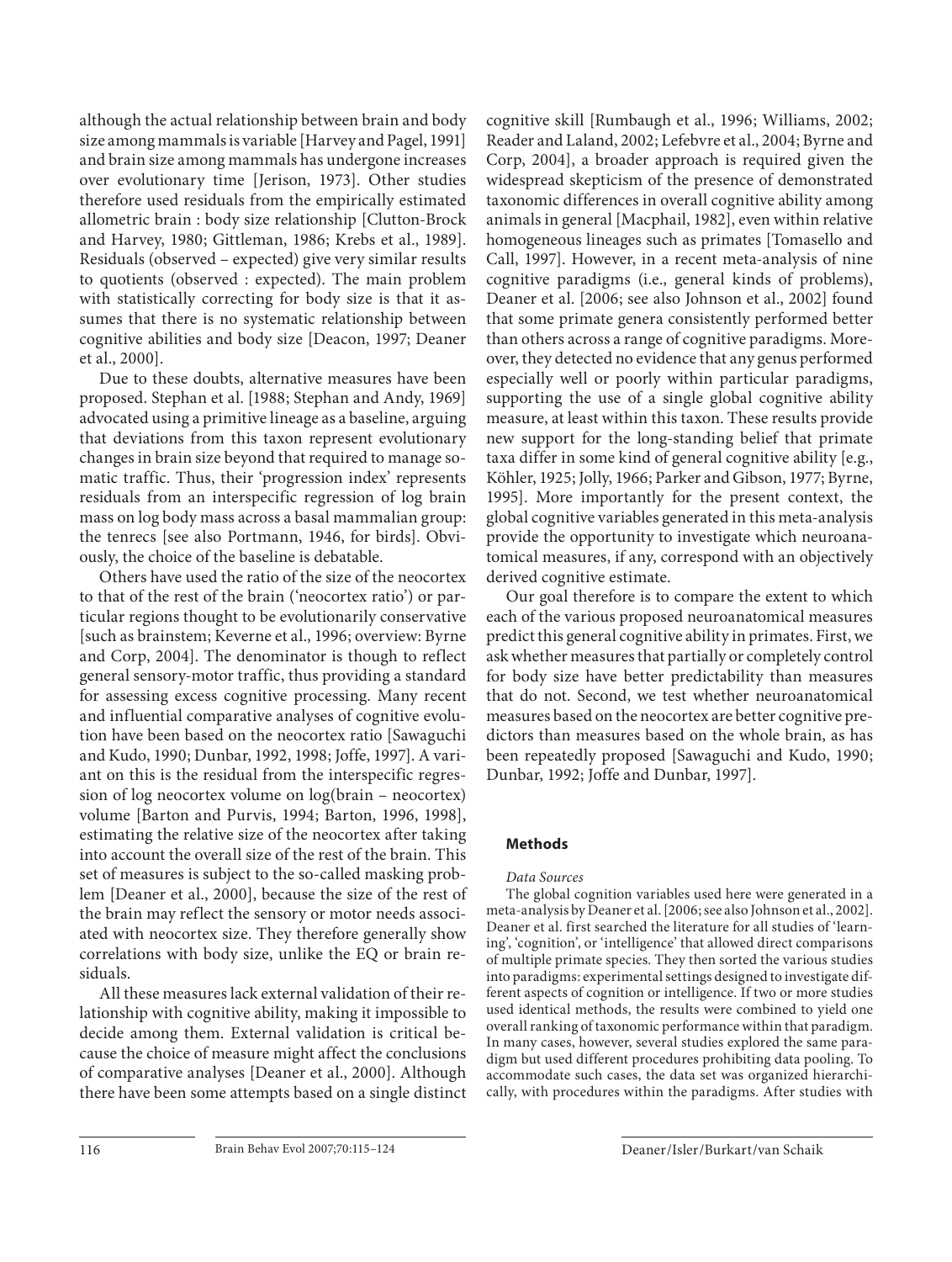potential confounds (e.g., subjects that were immature or had unusual rearing histories) were eliminated, the final set comprised nine paradigms and 30 procedures within these paradigms. The nine cognitive paradigms were: (1) detour, (2) patterned string, (3) invisible displacement, (4) tool use, (5) object discrimination learning set, (6) reversal learning, (7) oddity, (8) sorting, and (9) delayed response. In total, this data set included information from 44 publications and at least one taxonomic comparison for 24 primate genera.

 The meta-analysis addressed the question of whether particular genera performed consistently well across all of the paradigms, i.e., evidence of global cognition, and/or whether some genera performed well within a particular paradigm or sub-set of related paradigms, i.e., evidence of paradigm-genus biases. Because the data set had many empty cells and tied performance ranks, traditional multivariate analyses were unsuitable; instead these questions were addressed with a Bayesian model and Markov Chain Monte Carlo techniques developed by Johnson et al. [2002]. The primary result was that some genera were found to perform consistently better than others and there was no indication that some genera excelled in particular paradigms. Deaner et al. [2006] also noted the good correspondence between this measure of non-social cognitive ability and performance in social cognition.

 For the present analyses, we therefore used the global cognition estimate for 24 nonhuman primate genera generated by the 'reduced model' [i.e., estimates of general cognitive ability without paradigm-genus bias parameters: figure 1b in Deaner et al., 2006]. In the original analysis, lower rankings indicate better performance but, in order to make the interpretation of the analyses more intuitive, the sign of all global cognitive variables has been reversed, so that larger neuroanatomical structures predict higher global cognition values.

 Whole brain mass values and corresponding body masses were taken from Bauchot and Stephan [1966, 1969], supplemented with additional unpublished data provided by Dr. H. Stephan [see Deaner and Nunn, 1999] and data from Kirk [2006] for *Phaner furcifer* . Because these neuroanatomical data are for species and the global cognition variables are for genera, we used the mean brain mass and body mass for each genus in the analyses. Where analysis of residuals was needed (see below), we used the complete brain data set to generate the regression equations.

 Neocortex volumes and corresponding measures of the whole brain volume, whole brain mass, and body mass were taken from Stephan et al. [1981]. Information on *Pongo* , however, was taken from Rilling and Insel [1999]; neocortex volume was calculated as the sum of gray and white matter (from Rilling and Insel's table 1). Although Rilling and Insel collected their data with different methods than Stephan and colleagues, combining the data is justified because for the 8 genera common to both samples the various measures (body mass, brain volume, neocortex volume) scale isometrically (i.e., with a regression coefficient of 1.0) and the intercepts of the regression coefficients do not differ significantly from zero [R. D., unpublished]. Including *Pongo* , information on the neocortex and corresponding measures was available for 20 of the 24 genera. To facilitate direct comparisons between whole brain and neocortex measures, we repeated all of the whole brain-based analyses using data from the same sources as the neocortex data and the same 20 genera.

 The values of body and brain size were log-transformed for all analyses, because these biological variables have lognormal rather than normal distributions [e.g., Martin, 1981], and in regressions of general cognitive ability on untransformed measures of brain or neocortex size the residuals showed significant dependence on their values, indicating curvilinearity.

 *Neuroanatomical Estimates of Cognitive Abilities*  The following neuroanatomical measures were used:

- 1 Log brain mass;
- 2 Stephan et al.'s [1988] progression index, taken from the equation  $\log$  brain mass =  $1.6128 + 0.63 * \log$  body mass;
- 3 Jerison's [1973] EQ, calculated from the equation EQ = brain weight/0.12  $*$  body weight<sup>0.67</sup>;
- 4 Residual log brain mass, calculated from log brain mass =  $-1.0055 + 0.76791 * log body mass, based on a sample of 72$ primate species;
- 5 Log neocortex volume;
- 6 Residual neocortex, calculated from the equation log neocortex volume =  $-1.5833 + 0.85975 * log body mass, based on a$ sample of 44 primate species;
- 7 The neocortex ratio, i.e. ratio of neocortex volume to the volume of the whole brain minus neocortex (log-transformed); and
- 8 Residual relative neocortex, calculated from the equation log neocortex volume  $= -0.1378 + 1.26336 * log brain minus neo$ cortex, based on a sample of 44 primate species.

#### *Independent Contrasts*

 Because of their common evolutionary history, taxa do not necessarily represent independent data points in cross-species analyses [Harvey and Pagel, 1991]. Although debate continues regarding how to deal with the problem of 'phylogenetic non-independence', it is generally accepted that cross-species analyses should be repeated using methods that examine independent instances of evolutionary change [Harvey and Rambaut, 2000; Nunn and Barton, 2001]. We did this by employing the method of independent contrasts [Felsenstein, 1985], as implemented by the CAIC computer program [Purvis and Rambaut, 1995], using Purvis' [1995] composite estimate of primate phylogeny, including branch length estimates. To test for the need to use independent contrasts, we estimated lambda, which measures the degree to which the phylogeny predicts the pattern of covariance among species [Pagel, 1999a], using the program CONTINUOUS [Pagel, 1994, 1997, 1999b]. The maximum-likelihood estimate of lambda was between 0.6 and 1 for all traits, indicating that species are not independent and that phylogenetic correction is required for appropriate statistical testing. We also repeated the contrast analyses under a 'punctuated evolution' model, using equal branch lengths. To test the appropriateness of using equal branch lengths for calculating contrasts, we calculated a maximum likelihood estimate of kappa, which differentially stretches or compresses individual phylogenetic branch lengths [Pagel, 1997]. The maximum-likelihood estimate of kappa was zero for the global cognition variables, justifying the use of equal branch lengths.

 In calculating regressions based on independent contrasts, we followed standard procedures in forcing the intercept through the origin [Harvey and Pagel, 1991; Garland et al., 1992]. For neuroanatomical measures derived from two variables (e.g., residuals from regression of log brain on log body), we generally obtained contrasts on the two variables before calculating the derived measure (i.e., regressing log brain mass contrasts on log body mass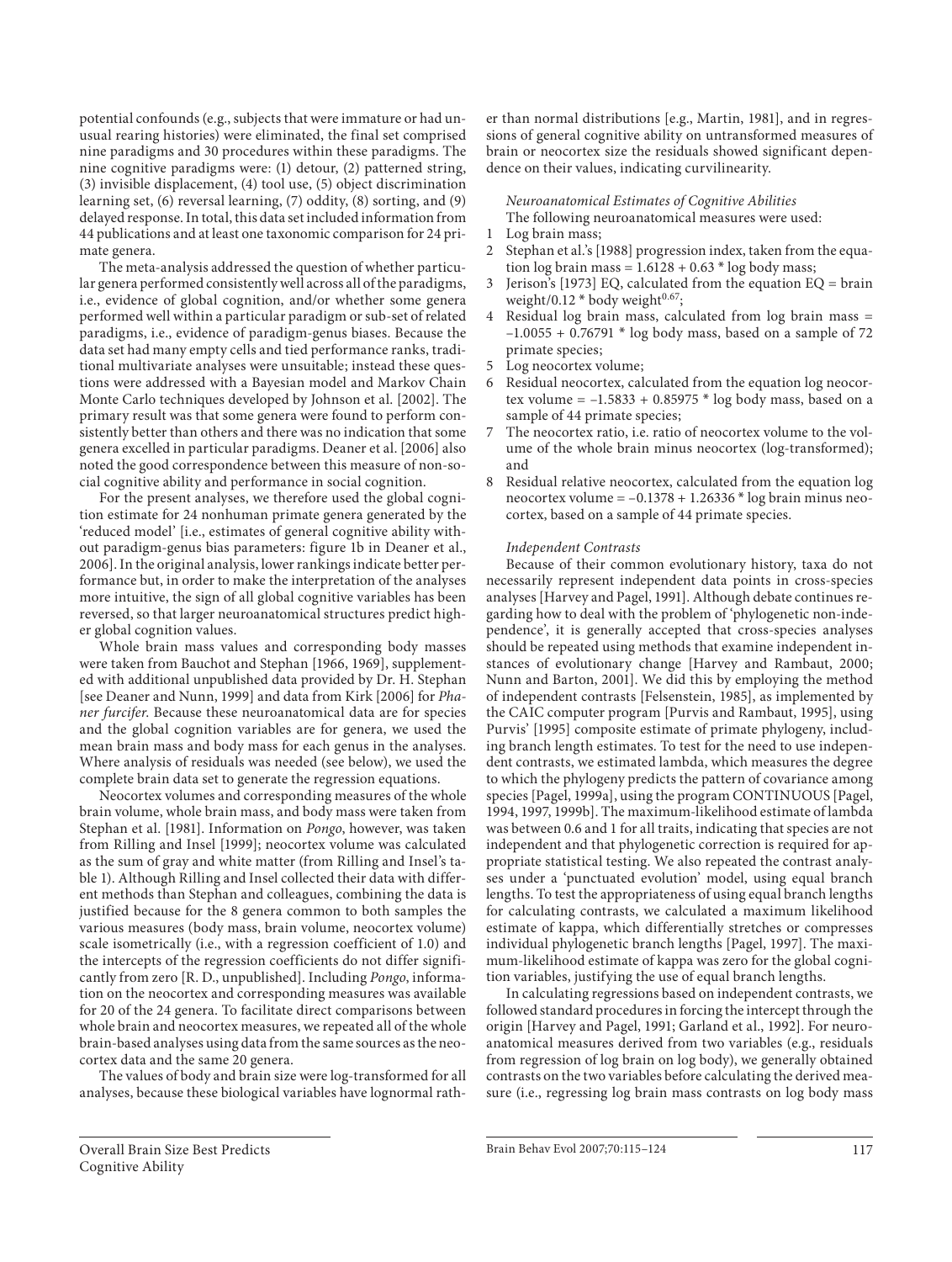|                                              | A unweighted |         |          | B weighted |         |          | C indep. contrasts |           |        |
|----------------------------------------------|--------------|---------|----------|------------|---------|----------|--------------------|-----------|--------|
|                                              | $r^2$        | F-ratio | p        | $r^2$      | F-ratio | p        | $r^2$              | F-ratio p |        |
| log body                                     | 0.673        | 45.30   | < 0.0001 | 0.745      | 64.11   | < 0.0001 | 0.429              | 18.62     | 0.0003 |
| log brain                                    | 0.653        | 41.4    | < 0.0001 | 0.785      | 80.23   | < 0.0001 | 0.383              | 15.5      | 0.0007 |
| Progression index                            | 0.255        | 7.53    | 0.012    | 0.209      | 5.83    | 0.025    | 0.038              | 1.22      | 0.280  |
| Encephalization quotient                     | 0.136        | 3.46    | 0.076    | 0.073      | 1.73    | 0.201    | 0.007              | 0.28      | 0.603  |
| Residual from log brain on log body mass     | 0.001        | 0.23    | 0.688    | 0.020      | 0.458   | 0.506    | 0.004              | 0.05      | 0.824  |
| log Neocortex                                | 0.633        | 31.1    | < 0.0001 | 0.755      | 55.6    | < 0.0001 | 0.394              | 11.7      | 0.003  |
| Residual from log neocortex on log body mass | 0.083        | 1.63    | 0.218    | 0.0001     | 0.003   | 0.961    | 0.002              | 0.03      | 0.862  |
| Neocortex ratio                              | 0.337        | 9.15    | 0.007    | 0.442      | 14.3    | 0.001    | 0.185              | 4.09      | 0.058  |
| Residual from log neocortex on               |              |         |          |            |         |          |                    |           |        |
| log brain minus neocortex                    | 0.077        | 1.51    | 0.235    | 0.0001     | 0.002   | 0.962    | 0.002              | 0.04      | 0.835  |
| Residual from log brain on log body mass     |              |         |          |            |         |          |                    |           |        |
| using a forced slope of 0.3                  | 0.603        | 33.44   | < 0.0001 | 0.749      | 65.73   | < 0.0001 | 0.328              | 12.38     | 0.002  |

**Table 1.** Relationships between global cognitive ability of primate genera and various neuroanatomical measures and body weight, using either (A) unweighted regression; (B) weighted regression; or (C) independent contrast analyses

contrasts and calculating residuals for each contrast). The encephalization quotient (EQ) and Stephan et al.'s [1988] progression index, however, require actual brain and body mass values for calculation, rather than estimates of evolutionary change. Thus, independent contrasts for EQ and progression index were calculated directly from the actual genus values.

### *Weighted Regressions*

 The global cognition variables [Deaner et al., 2006] are based on differing amounts of information. At one extreme, *Macaca*  was represented in 23 of 30 datasets (i.e., 'procedures'), whereas several genera were represented once. Thus, the degree of uncertainty associated with the estimate of the global cognition variable is not the same for every genus.

 To explore the sensitivity of the results to weakly supported global cognition variables, the analyses were repeated with weighted regressions [Weisberg, 1985]. With a weighted regression, both sides of the regression equation are multiplied by a matrix of weights. This matrix is the Cholesky decomposition of the covariance matrix, which, in the present case, derives from the analysis of the global trait variables. Thus, when there is more information about an observation, it contributes more information to the regression. To facilitate comparisons with results from the raw regression analyses, the weights were normalized.

 Weighted regressions were only applied to the genus-level analyses because weighted analysis cannot (yet) be applied to independent contrasts. Nevertheless, the general concordance between the weighted and the unweighted regressions in the genus analyses and the similarity between unweighted genus analyses and unweighted independent contrasts analyses (see below) suggests that weighted independent contrasts analyses would produce results similar to those of the other approaches.

### *Comparisons of Correlations*

 We also asked whether the neuroanatomical measures differed from each other in how well they predicted global cognition. We computed product-moment correlation coefficients (r) for the association between each of the predictive measures and global cognition and for the significant ones tested whether any of these correlation coefficients differed significantly from each other [single comparison: Blalock, 1981, p.425]. We used the Bonferroni method [see Sokal and Rolf, 1995] to adjust the conventional statistical significance level of  $\alpha = 0.05$  to  $\alpha = 0.05/k$ , where k is the number of unplanned comparisons.

### **Results**

 Table 1 and figures 1 and 2 present the results of the regression analyses of the global cognitive ability estimated by Deaner et al. [2006] on each of the eight neuroanatomical measures. For neuroanatomical measures based on the whole brain, the results were very similar when using all 24 genera for which whole brain information was available or when using only the 20 genera for which we also had neocortex information. With unweighted regressions of genus values (table 1: A),  $\log$  brain size, and log neocortex volume were highly significant predictors of global cognitive ability ( $p < 0.0001$ ), log neocortex ratio was a significant predictor ( $p = 0.007$ ), and the progression index was also a significant predictor  $(p = 0.012)$ . Measures based on residuals and EQ were not significantly correlated with global cognitive ability. The same pattern was found when weighted regressions were applied (table 1: B). However, when we analyzed independent contrasts only the two absolute brain measures remained significant. Perhaps surprisingly, body size was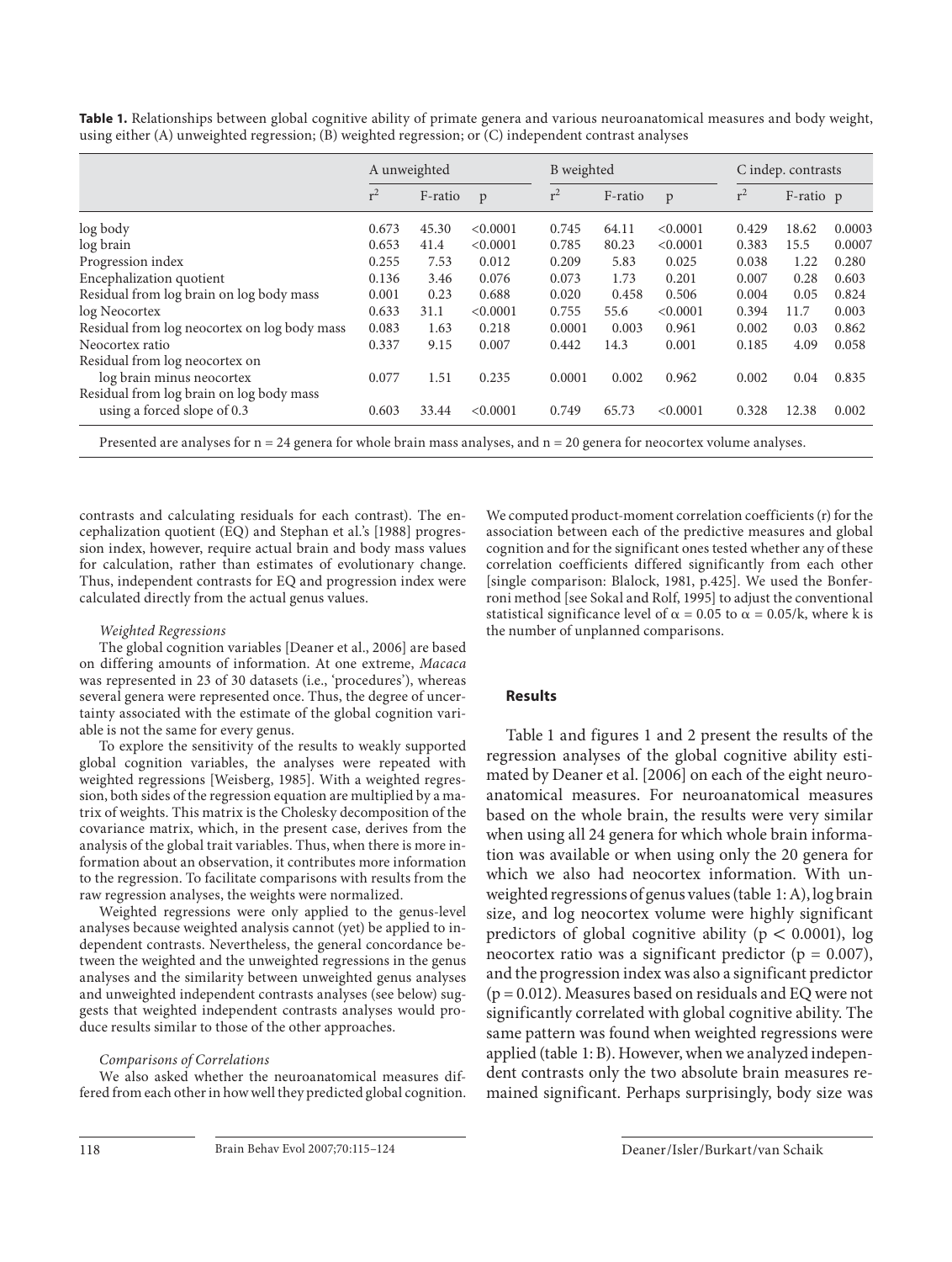

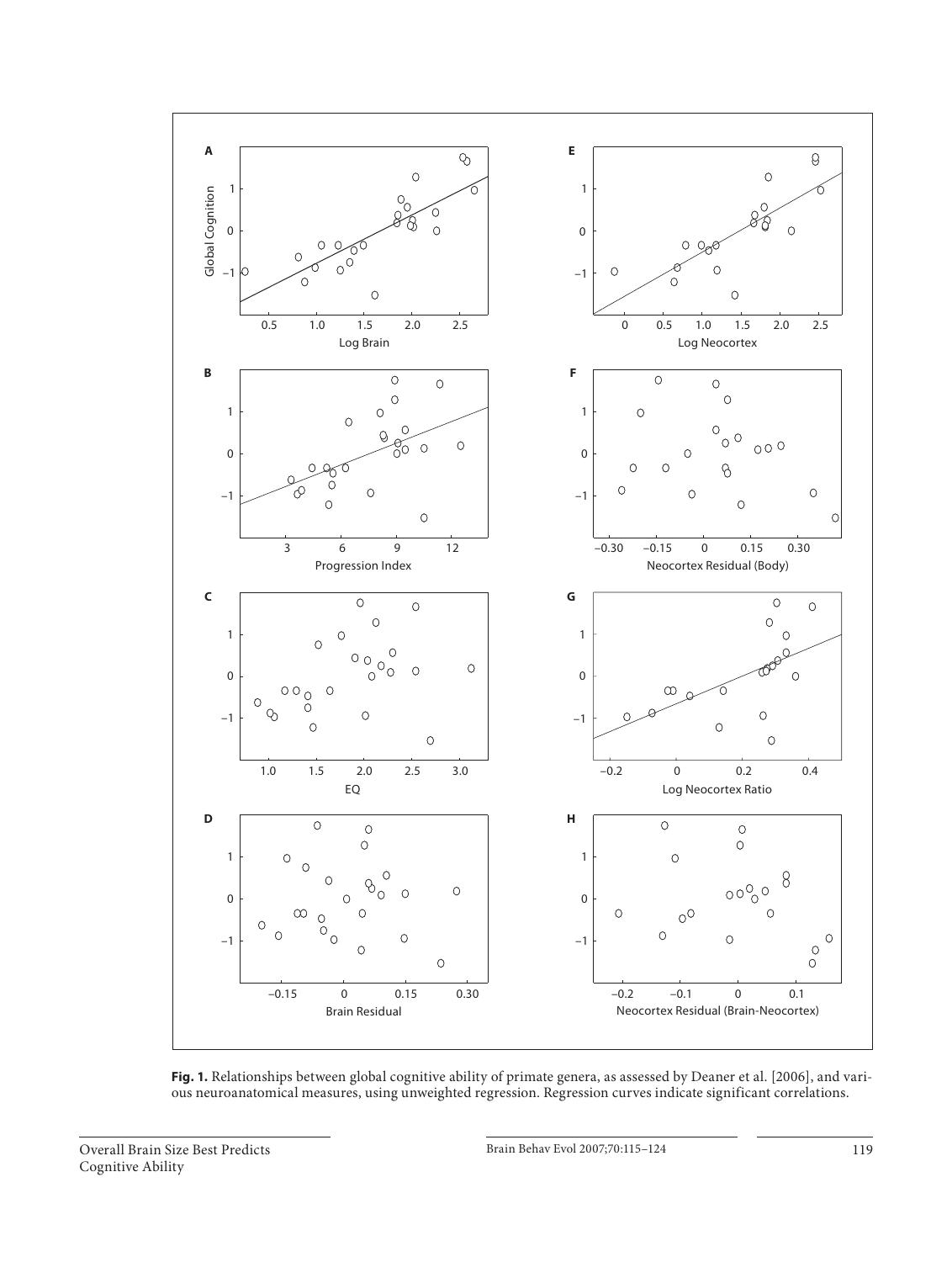

 **Fig. 2.** Relationships between global cognitive ability of primate genera, as assessed by Deaner et al. [2006], and various neuroanatomical measures, using independent contrast analyses. Regression curves indicate significant correlations.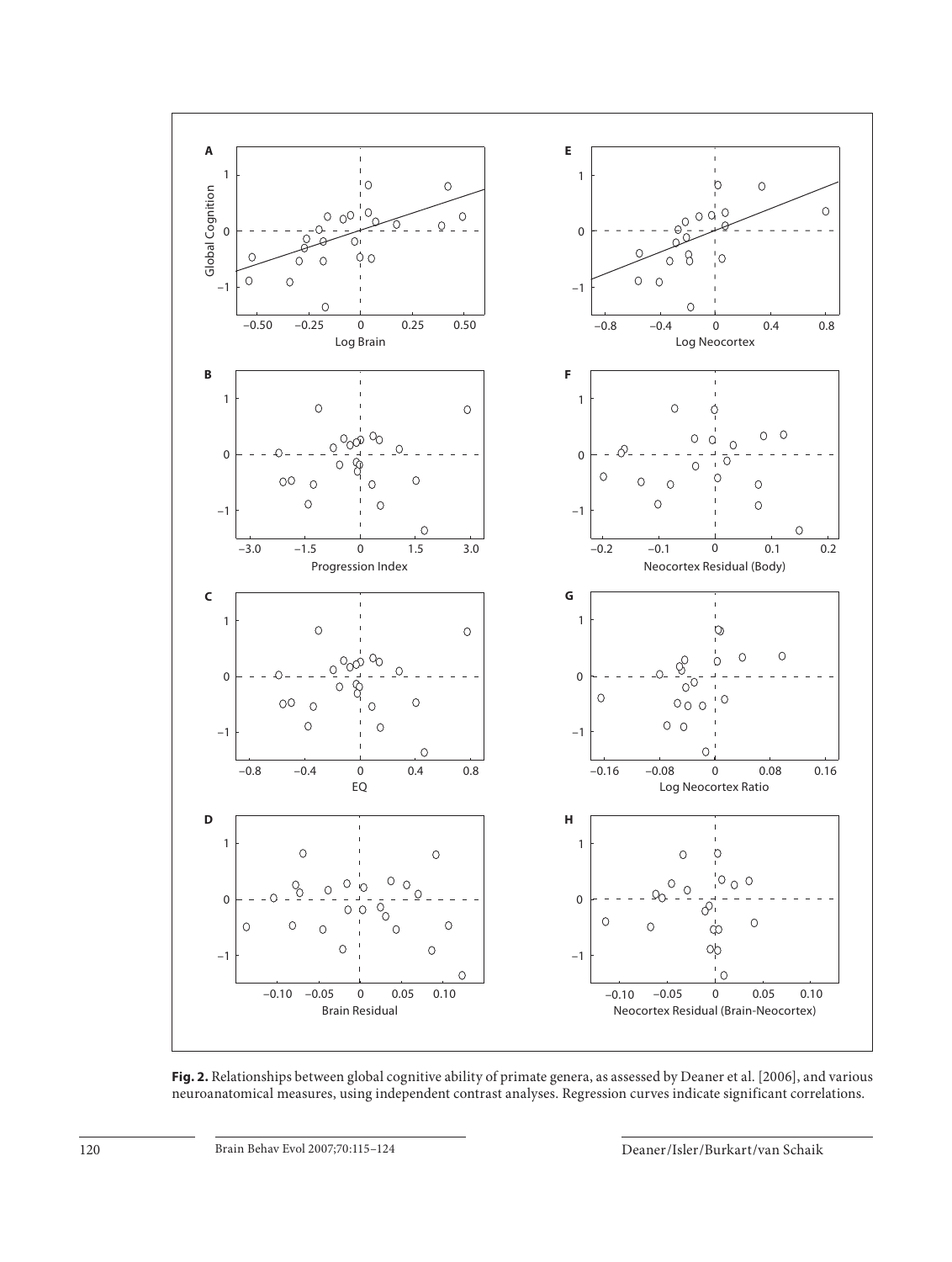an equally good predictor of global cognitive ability as brain size (table 1).

 The data set was too small to expect robust results from multiple regressions. Nonetheless, we found that both log neocortex or neocortex ratio were no longer significant predictors of general cognitive ability if we also included log brain size as an effect, indicating no independent contribution of these measures. This result was obtained in both the unweighted and the weighted regressions, as well as in independent contrast analyses.

 By making pairwise comparisons among these correlations, using an adjusted  $\alpha$  value of 0.008 (6 comparisons), we also tried to identify whether some of the significant correlations with neuroanatomical measures were significantly better predictors of global cognitive ability than others. One comparison was significant: log whole brain ( $z = 2.95$ ,  $p < 0.003$ ) was more strongly associated with global cognition than was the progression index in the weighted regressions, whereas the same comparison involving log neocortex was almost significant  $(z = 2.56, p = 0.01).$ 

# **Discussion**

 Our primary finding is that neuroanatomical measures such as total brain size, which show positive correlations with body size, predicted global cognitive variables across non-human primate genera better than residual or EQ measures, which control for body size and are therefore not correlated with it.

 The progression index, although also a residual technique, shows strong positive correlations with body mass, and is almost as good a predictor of general cognitive ability as the measures based on the size of the total brain or the neocortex, at least using genus values. These results were robust when regressions were recalculated while weighting the global cognitive variables according to their precision parameters (i.e., error estimates) and when controlling for the effects of phylogenetic non-independence.

 In a relatively small dataset such as this one, problems of data quality might be of concern. We therefore repeated all analyses using brain masses derived from larger samples in more recent publications [Kirk, 2006], body masses from wild populations only [Smith and Jungers, 1997], neuroanatomical data from the species most represented in the cognition studies instead of genus averages, and data from adult females only instead of mixed sex averages [K. Isler et al., unpubl. compilation]. We also tested whether the inclusion of a visually detected outlier  *(Miopithecus)* significantly affected our results. In all these analyses we found that, although the amount of explained variance and significance levels increased substantially, the general picture remained similar: absolute mass of total brain and neocortex were the best predictors of global intelligence, the residual measures did not reach significance, and the strength of correlation decreased in the same order as before (absolute size, progression index, EQ and residual measures).

 These findings confirm some a priori arguments [Byrne, 1995; Gibson, 2002] and complement reports of naturalistic behavior [Byrne, 1995; Williams, 2002] in that small-bodied primates with high EQ have rather poor general cognitive ability. In particular, they confirm the cognitive differences between apes and monkeys, despite broad overlap in EQ values [Gibson et al., 2001]. They also extend similar analyses focusing on single abilities, such as those of Rumbaugh et al. [1996], using the transfer index (a possible measure of abstract reasoning, part our global cognition measure and highly correlated with it), and Byrne and Corp [2004], using tactical deception, an estimate of social cognition. Although the global cognition estimates used here were derived from studies of non-social cognitive tasks only, the measures also appear correlated with estimates of social cognition [Deaner et al., 2006; cf. Gibson et al., 2001], corroborating their domain-generality. Finally, the findings parallel recent studies on humans, which generally find that the relationship between brain size and IQ is only marginally improved by correcting for body size [Egan et al., 1994; Wickett et al., 2000; Witelson et al., 2006].

 Measures based on the whole brain and those based on the neocortex predict general cognitive ability to a strikingly similar extent. Indeed, the size of the non-neocortical brain explained even slightly more variation than total brain or neocortex (unweighted regression:  $r^2 = 0.67$ versus 0.65 for total brain and 0.63 for neocortex; weighted regression:  $r^2 = 0.62$  versus 0.60 and 0.62, resp.; independent contrasts:  $\underline{b} = 1.38$  versus 1.27 and 1.19, resp.). Again, research on humans has yielded similar outcomes: IQ is generally predicted equally well by whole brain volume, subcortical volume, and neocortical volume [Andreason et al., 1993; Egan et al., 1994; Reiss et al., 1996; Flashman et al., 1997; MacLullich et al., 2002]. These results suggest that the functional integration of different brain regions is so strong that the brain as a whole is a relevant unit for cognitive performance, despite the frequently made, intuitively plausible assumption that the various measures based on the size of the neocortex pro-

Overall Brain Size Best Predicts Cognitive Ability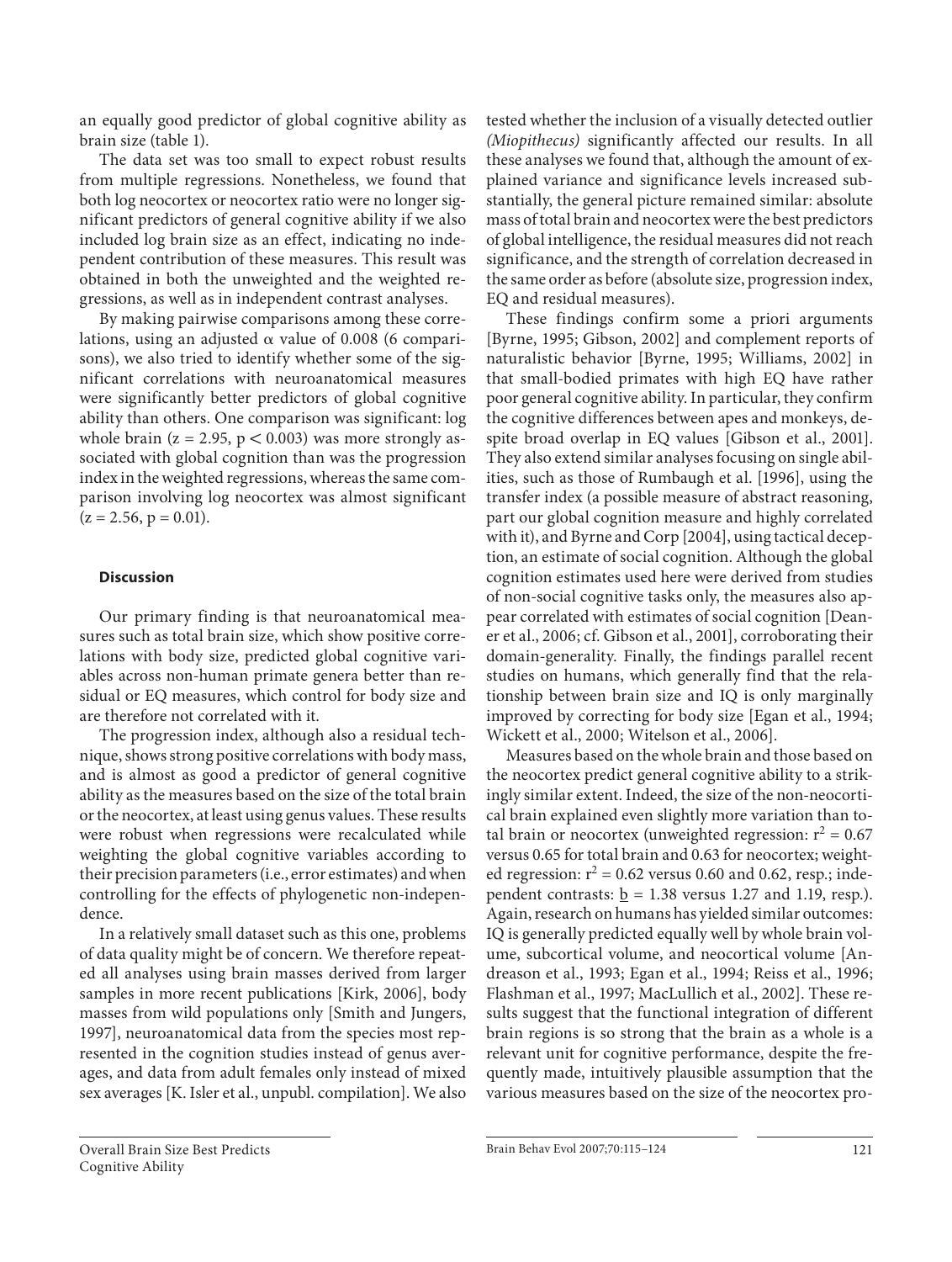vide superior cognitive assays [e.g., Sawaguchi and Kudo, 1990; Dunbar, 1992; Reader and Laland, 2002; Byrne and Corp, 2004; Lefebvre et al., 2004].

 At least for primates, the results call into question the (lack of) conclusions of many comparative analyses based on EQ or residual analyses, which might be far too conservative in removing the effects of body size on presumed cognitive abilities. The better fit provided by the neocortex ratio could be due to its correlation with body size, although as argued above, (log-transformed) absolute sizes might remain superior predictors (especially in analyses using independent contrasts). Hence, comparative studies using neocortex ratios [Dunbar, 2003; Barrett et al., 2003; Byrne and Corp, 2004] might well draw correct conclusions. Ideally, future comparative studies should employ (log) brain size as a proxy for cognitive abilities, but the very strong co-linearity between brain and body size might make it extremely difficult to disentangle their effects in comparative analyses, and thus to identify the drivers of cognitive evolution. Perhaps the most promising approach is to study taxonomic contrasts where brain size differences far exceed body size differences.

 The strong predictive value of total brain size poses a strong challenge to the traffic maintenance or switchboard hypothesis, which holds that the brain can be divided, either anatomically or statistically, into somatic (or visceral) and cognitive portions and that successful brain measures will control for a larger body's greater somatic traffic, at least in primates. The absence of any need to take somatic functions into account can be interpreted in two ways.

 First, no correction for somatic tasks is actually needed. Cognitive performance is entirely dependent on some absolute feature of the brain, for instance, the combination of the total number of cortical neurons and the conduction velocity of their fibers [Roth and Dicke, 2005]. Only larger animals might have the space to house the tissues that provide the more complete sensory and cognitive processing [Gibson et al., 2001]. Similarly, only animals with a slower pace of life history, which tend to be larger as well [Harvey et al., 1989], may be able to benefit from investment in these tissues, given the longer time over which they are expected to reap the fitness benefits [Dukas, 1998; van Schaik and Deaner, 2003].

 The second interpretation of the primate pattern is that the failure of the traffic maintenance hypothesis is only apparent. The comparative relationship between brain and body size might reflect the combined effect of the coevolution of body size and cognition and of the

greater traffic maintenance demands of larger animals. Thus, valid neuroanatomical indices of cognitive abilities must discount some portion of somatic traffic, but this portion is far smaller than generally assumed. Indeed, although intraspecific variation in cognitive abilities often appears negligible, brain size and body size remain positively correlated, albeit with much shallower slopes [e.g., Hemmer, 1971]. Likewise, selection on increased body size tends to lead to increased brain size, with an allometric exponent of ca. 0.3 [Lande, 1979]. Thus, some accounting for traffic maintenance would be needed. Doing so would also prevent counter-intuitive implications, including that men have greater cognitive ability than women [for discussion see Mackintosh, 1998; Colom et al., 2000].

 To distinguish between these two interpretations, we took residuals from an equation using the allometric exponent of 0.3 for the brain-body relationship and repeated our analyses. The analyses using these new residuals (presented in the last row of table 1) yielded a slightly poorer fit than the size of the whole brain, body or neocortex (although still a much better fit than EQ or the residuals from empirical regressions). Although this suggests no correction for body size is necessary, the differences are too small to draw firm conclusions. Larger data sets, ideally with a larger range of body and brain sizes, will be needed to resolve this issue. It is unclear whether taxonomically broader comparisons of cognitive abilities are possible at all [Bitterman, 1965; Macphail, 1982] and, if so, whether they would yield evidence for a general cognitive ability. But if comparisons beyond primates are possible, the presence of some cognition-independent effect of body size would prevent having to conclude that elephants and many whales, with their far greater absolute brain sizes, have greater general cognitive ability than humans. Developing valid comparisons of cognitive abilities among a broader array of species is therefore a priority for future research.

# **Acknowledgments**

 We thank Stephen Ponisciak for performing the weighted regressions, and Leslie Digby, Val Johnson, Richard Kay, Steve Nowicki, and Kathleen Smith for discussion and comments on earlier drafts.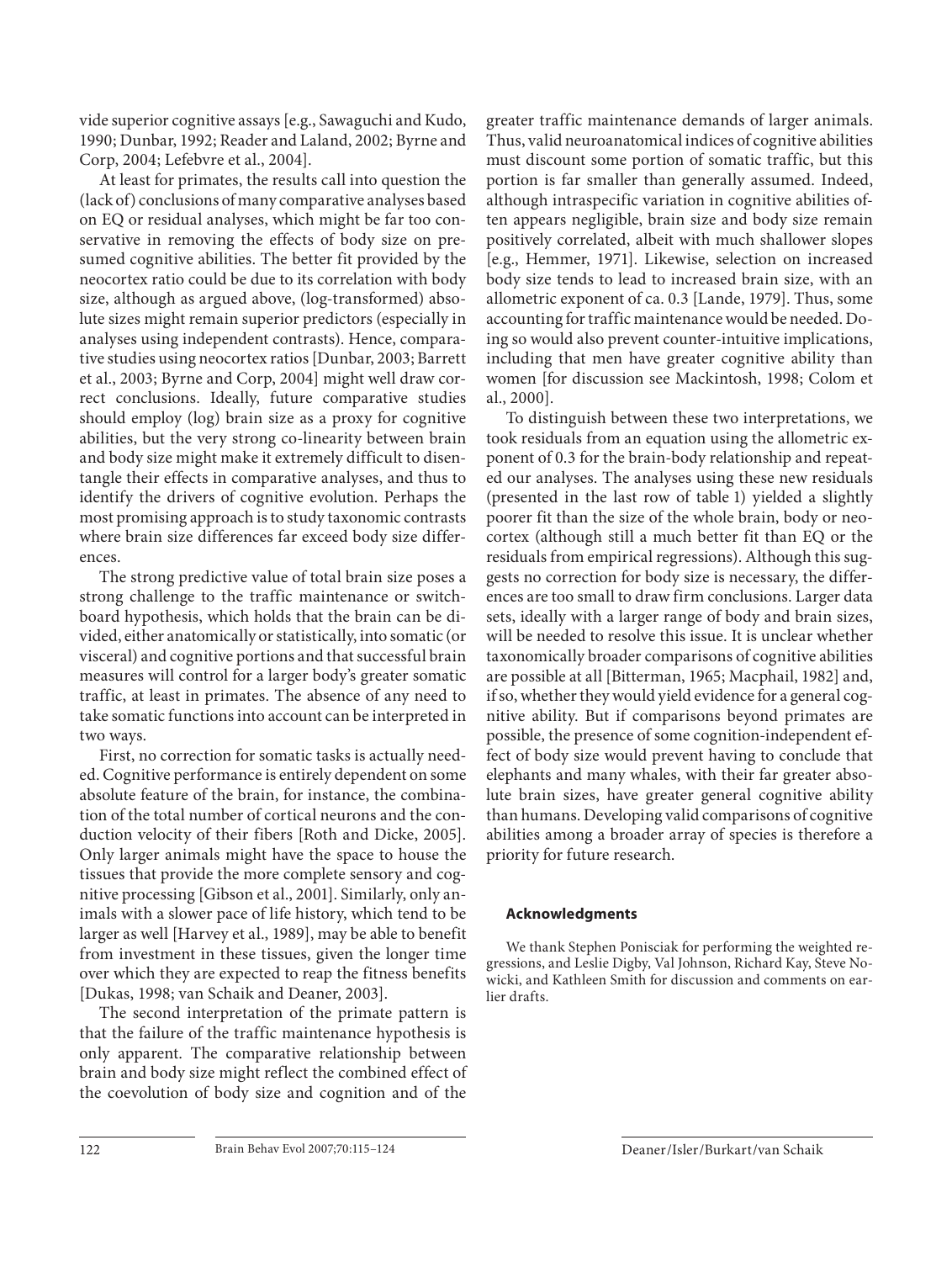### **References**

- Andreason NC, Flaum M, Swayze II V, O'Leary DS, Alliger R, Cohen G, Ehrhardt J, Yuh WTC (1993) Intelligence and brain structure in normal individuals. Am J Psych 150: 130– 134.
- Barrett L, Henzi P, Dunbar R (2003) Primate cognition: from 'what now?' to 'what if?' Trends Cogn Sci 7: 494–497.
- Barton RA (1996) Neocortex size and behavioral ecology in primates. Proc R Soc Lond B 263: 173–177.
- Barton RA (1998) Visual specialization and brain evolution in primates. Proc R Soc Lond B 265: 1933–1937.
- Barton RA, Purvis A (1994) Primate brains and ecology: looking beneath the surface. In: Current Primatology: Proceedings XIVth Congress International Primatological Society (Anderson JB, Thierry B, Herrenschmidt N, eds) pp 1–11. Strasbourg: University of Strasbourg.
- Bauchot R, Stephan H (1966) Donnees nouvelles sur l'encephalisation des Insectivores et des Prosimiens. Mammalia 30: 160–196.
- Bauchot R, Stephan H (1969) Encephalisation et niveau evolutif chez les simiens. Mammalia  $33.225 - 275$
- Bitterman ME (1965) Phyletic differences in learning. Am Psychol 20:396-410.
- Blalock HM Jr (1981) Social Statistics, 2<sup>nd</sup> ed. London: McGraw-Hill, Inc.
- Byrne RB (1995) The Thinking Ape. Oxford: Oxford University Press.
- Byrne RD, Corp N (2004) Neocortex size predicts deception rate in primates. Proc R Soc Lond B 271: 1693–1699.
- Clutton-Brock TH, Harvey P (1980) Primates, brains, and ecology. J Zool 190:390-323.
- Colom R, Juan-Espinosa M, Abad FJ, Garcıá LF (2000) Negligible sex differences in general intelligence. Intelligence 28:57-68.
- Deacon TW (1997) The Symbolic Species: The Co-evolution of Language and the Brain. New York: W.W. Norton and Company.
- Deaner RO, van Schaik CP, Johnson VE (2006) Do some taxa have better domain-general cognition than others? A meta-analysis of nonhuman primate studies. Evol Psychol 4: 149–196.
- Deaner RO, Nunn CL (1999) How quickly do brains catch up with bodies? A comparative method for detecting evolutionary lag. Proc R Soc Lond B 266:687-694.
- Deaner RO, Nunn CL, van Schaik CP (2000) Comparative tests of primate cognition: different scaling methods produce different results. Brain Behav Evol 55:44-52.
- Dukas R (1998) Cognitive Ecology: The Evolutionary Ecology of Information Processing and Decision Making. Chicago: University of Chicago Press.
- Dunbar RIM (1992) Neocortex size as a constraint on group size in primates. J Human Evol 20:469-493.
- Dunbar RIM (1998) The social brain hypothesis. Evol Anthropol 6: 178–190.
- Dunbar RIM (2003) Evolution of the social brain. Science 302: 1160–1161.
- Egan V, Chiswick A, Santosh C, Naidu K, Rimmington JE, Best JJK (1994) Size isn't everything: a study of brain volume, intelligence and auditory evoked potentials. Pers Individ Diff 17:357-367.
- Felsenstein J (1985) Phylogenies and the comparative method. Am Nat 125:1-15.
- Flashman LA, Andreasen NC, Flaum M, Swayze VW (1997) Intelligence and regional brain volumes in normal controls. Intelligence 25: 149–160.
- Garland T Jr, Harvey PH, Ives AR (1992) Procedures for the analysis of comparative data using phylogenetically independent contrasts. Syst Biol 41: 18–32.
- Gibson KR (2002) Evolution of human intelligence: The roles of brain size and mental construction. Brain Behav Evol 59:10-20.
- Gibson KR, Rumbaugh D, Beran M (2001) Bigger is better: primate brain size in relationship to cognition. In: Evolutionary Anatomy of the Primate Cerebral Cortex (Falk D, Gibson KR, eds), pp 79–97. Cambridge: Cambridge University Press.
- Gittleman JL (1986) Carnivore life history patterns: allometric, phylogenetic, and ecological associations. Am Nat 127:744-771.
- Harvey PH, Rambaut H (2000) Comparative analyses for adaptive radiations. Phil Trans R Soc Lond B 355: 1599–1605.
- Harvey PH, Pagel MD (1991) The Comparative Method in Evolutionary Biology. Oxford: Oxford University Press.
- Harvey PH, Read AF, Promislow DEL (1989) Life history variation in placental mammals: unifying the data with theory. Oxford Surv Evol Biol 6: 13–31.
- Hemmer H (1971) Beitrag zur Erfassung der progressiven Cephalization bei Primaten. Proc 3rd Internat Congr Primatol 11:99-107.
- Jerison HJ (1973) Evolution of the Brain and Intelligence. New York: Academic Press.
- Joffe TH (1997) Social pressures have selected for an extended juvenile period in primates. J Hum Evol 32:593-605.
- Joffe TH, Dunbar RIM (1997) Visual and sociocognitive information processing in primate brain evolution. Proc R Soc Lond B 264: 1303–1307.
- Johnson VE, Deaner RO, van Schaik CP (2002) Bayesian analysis of multi-study rank data with application to primate intelligence ratings. J Am Stat Soc 97:8-17.
- Jolly A (1966) Lemur social behavior and primate intelligence. Science 153:501-506.
- Kappelman J (1996) The evolution of body mass and relative brain size in fossil hominids. J Hum Evol 30:243-276.
- Keverne EB, Martel FL, Nevison CM (1996) Primate brain evolution: Genetic and functional considerations. Proc R Soc Lond B 263: 689–696.
- Kirk EC (2006) Visual influences on primate encephalization. J Human Evol 51:76-90.
- Köhler W (1925) The Mentality of Apes. London: Routledge and Kegan Paul.
- Krebs JR, Sherry DF, Healy SD, Perry VH, Vaccarino AL (1989) Hippocampal specialization of food-storing birds. Proc Natl Acad Sci USA 86:1388-1392.
- Lande R (1979) Quantitative genetic analysis of multivariate evolution, applied to brain: body size allometry. Evolution 33:402-416.
- Lefebvre L, Reader SM, Sol D (2004) Brains, innovations and evolution in birds and primates. Brain Behav Evol 63:233-246.
- Mackintosh NJ (1998) IQ and Human Intelligence. Oxford: Oxford University Press.
- MacLullich AMJ, Ferguson KJ, Deary IJ, Seckl JR, Starr JM, Wardlaw JM (2002) Intracranial capacity and brain volumes are associated with cognition in healthy elderly men. Neurology 59: 169–174.
- Macphail EM (1982) Brain and Intelligence in Vertebrates. Oxford: Clarendon Press.
- Marino L (1996) What can dolphins tell us about primate evolution? Evol Anthropol 5:81-85.
- Martin RD (1981) Relative brain size and basal metabolic rate in terrestrial vertebrates. Nature 293:57-60.
- Nunn CL, Barton RA (2001) Comparative methods for studying primate adaptation and allometry. Evol Anthropol 10:81-98.
- Pagel M (1994) Detecting correlated evolution on phylogenies – a general method for the comparative analysis of discrete characters. Proc R Soc Lond B 255:37-45.
- Pagel M (1997) Inferring evolutionary processes from phylogenies. Zool Scr 26: 331–348.
- Pagel M (1999a) Inferring the historical patterns of biological evolution. Nature 401:877-884.
- Pagel M (1999b) The maximum likelihood approach to reconstructing ancestral character states of discrete characters on phylogenies. Syst Biol 48:612-622.
- Parker ST, Gibson KR (1977) Object manipulation, tool use and sensorimotor intelligence as feeding adaptations in cebus monkeys and great apes. J Human Evol 6:623-642.
- Portmann A (1946) Etudes sur la cérébralisation chez les oiseaux. Alauda 14:2-20.
- Purvis A (1995) A composite estimate of primate phylogeny. Proc R Soc Lond B 348:405-421.
- Purvis A, Rambaut A (1995) Comparative analysis by independent contrasts (CAIC): an Apple Macintosh application for analysing comparative data. Comput Appl Biosci 11: 247–251.
- Reader SM, Laland KN (2002) Social intelligence, innovation, and enhanced brain size in primates. Proc Natl Acad Sci USA 99: 4436–4441.